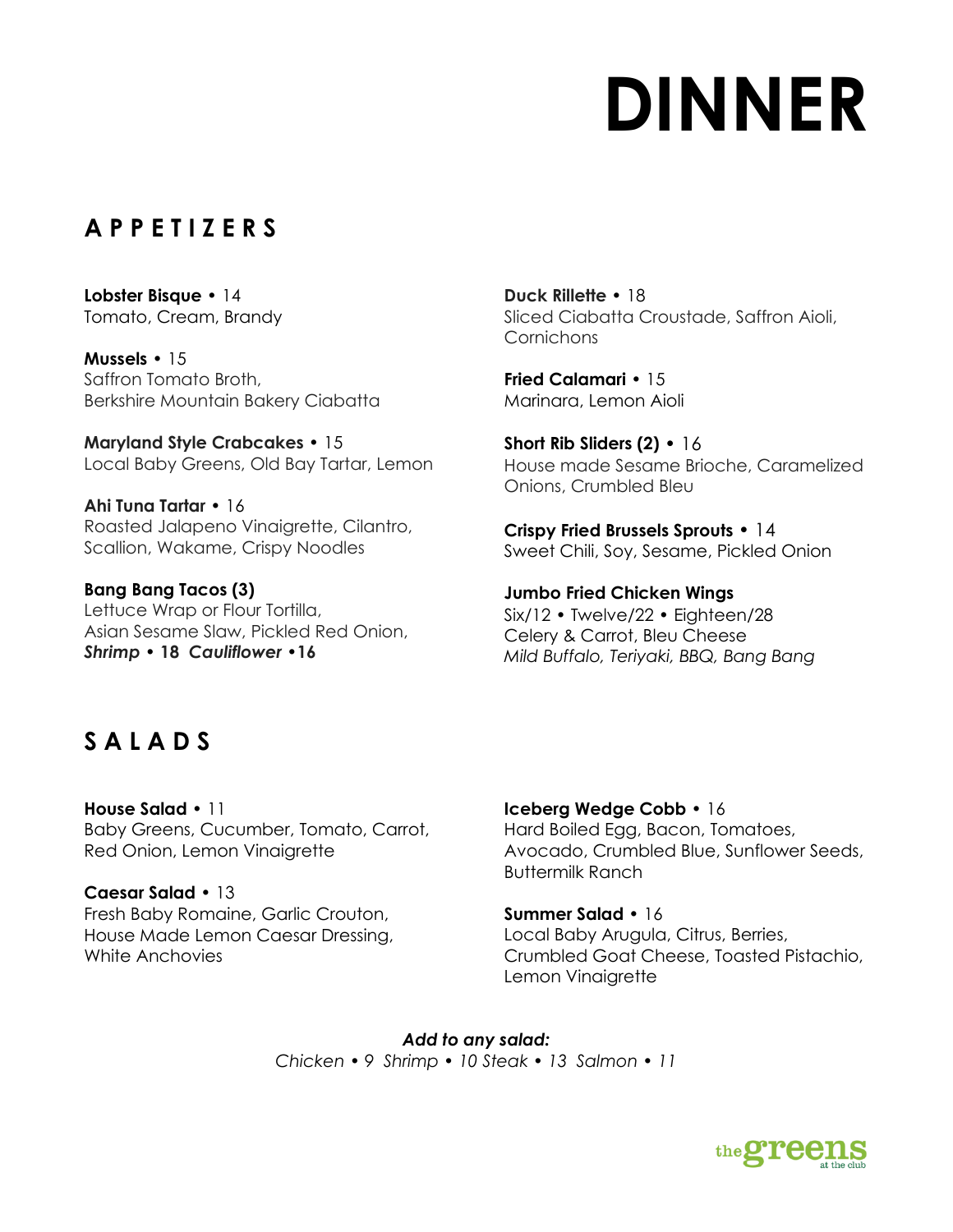# **DINNER**

## **E N T R É E S**

**Eggplant Burrata Parmigiana** • 29 Marinara, Linguine in Basil Pesto, Grana Padano

**Bucatini Amatriciana** • 30 Guanciale, Tomato, Black Pepper, Grana Padano

**Faroe Island Salmon** • 29 Israeli Cous Cous, Corn, Squash, Lemon Vinaigrette, Tomato Oil

**Linguine Scampi** • 29 Shrimp, Garlic, Lemon, Cherry Tomato, Basil

**Crab Mac & Cheese** • 29 Sharp Cheddar, Torn Basil, Roasted Garlic

**Herb Roasted French Chicken Breast** • 28 Duck Fat Potatoes, Asparagus, Local Mushrooms, Bordelaise Sauce

**14 oz Ribeye** • 36 Yukon Gold Mash, Seasonal Veg, Au Poivre

## **B U R G E R S & H O T S A N D W I C H E S**

*With coleslaw & hand cut French Fries OR Macaroni Salad. Sub a side salad OR Sweet Potato Fries • 2*

#### **Grilled 8 oz Pigasso Farm Burger** • 16

Pasture Raised Beef from Copake, NY - Lettuce, Tomato & Onion Berkshire Mountain Brioche or Lettuce Bun *Additional Toppings* • +1 *each*

*Bleu Cheese, American, Cheddar, Swiss, Mozzarella, Pepper Jack, Bacon, Avocado, Caramelized Onions, Sautéed Mushrooms, Fried Egg*

**Pepper Jack Turkey Burger** • 16 Avocado, Chipotle Mayo, Lettuce**,**  Tomato, Onion

**Blackened Chicken Sandwich** • 16 Chipotle Ranch, Bacon, Cheddar

**Portobello Burger** • 16 Mozzarella, Roasted Red Pepper, Basil Pesto

*Please inform your server if you have any allergies before placing your order* • *Ask about gluten free options* • *20% Gratuity will be added to parties of 7 or more* • *\$3 fee for split plate request* • *Notice: Consuming raw or undercooked meats, poultry, seafood, shellfish or eggs may increase your risk of food-borne illness, especially if you have a medical condition. However, consuming overcooked meats, poultry, seafood, shellfish or eggs may decrease the enjoyment of your meal.*

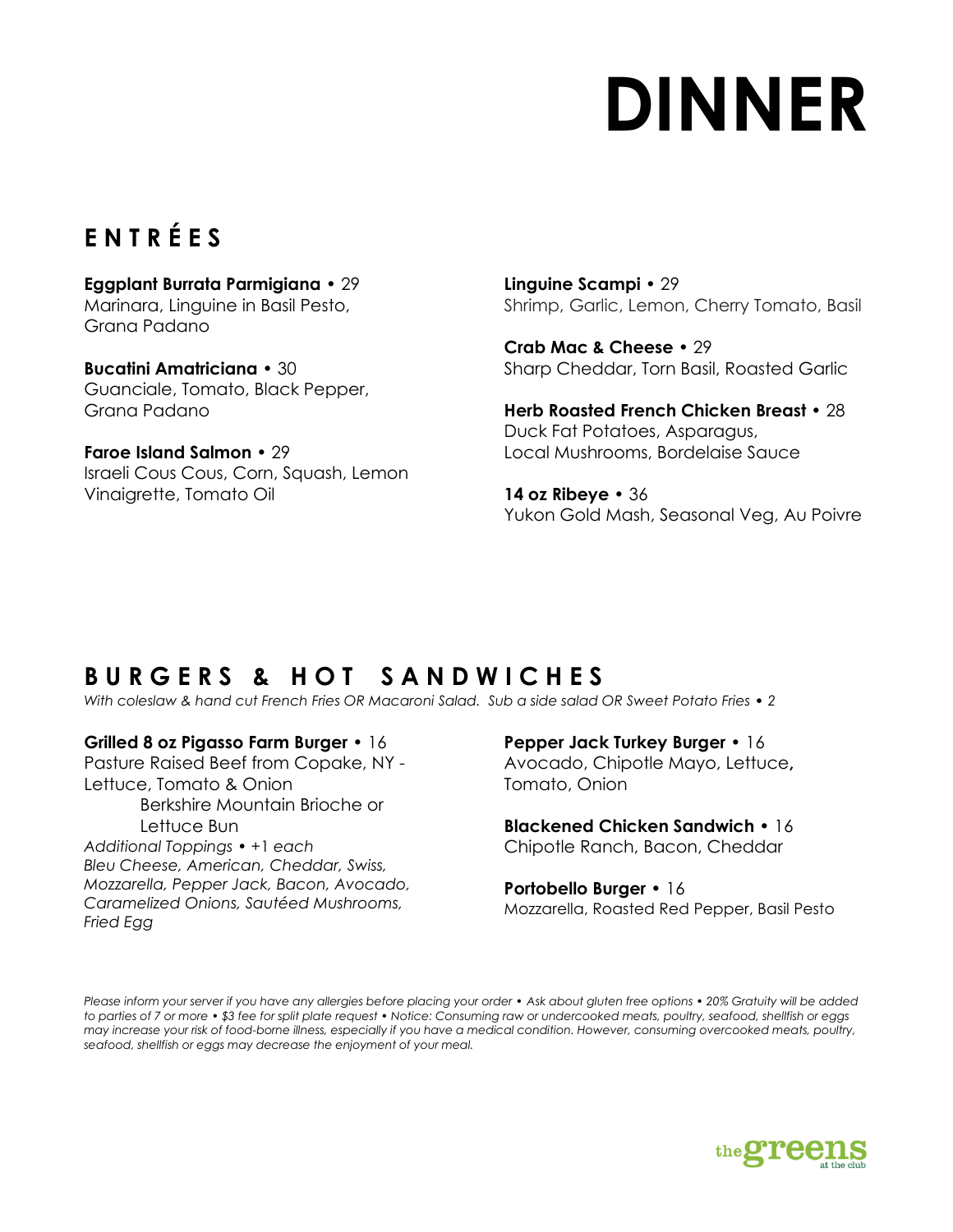# **LUNCH**

### **STARTERS & SALADS**

**Lobster Bisque** • 14 Tomato, Cream, Brandy

**Loaded Chicken Quesadilla** • 18 Caramelized Onions, Cilantro, Cheddar, Pepper Jack, Pico de Gallo, Cilantro Crema

**Fried Calamari** • 15 Marinara, Lemon Aioli

**Jumbo Fried Chicken Wings**  Six/12 • Twelve/22 • Eighteen/28 Celery & Carrot, Bleu Cheese *Mild Buffalo, Teriyaki or BBQ*

**House Salad** • 11 Baby Greens, Cucumber, Tomato, Carrot, Red Onion, Lemon Vinaigrette

**Caesar Salad** • 13 Romaine, Garlic Crouton, House Made Lemon Caesar Dressing, White Anchovies

**Iceberg Wedge Cobb** • 16 Hard Boiled Egg, Bacon, Tomatoes, Avocado, Crumbled Blue, Sunflower Seeds, Buttermilk Ranch

**Summer Salad** • 16 Local Baby Arugula, Citrus, Berries, Crumbled Goat Cheese, Toasted Pistachio, Lemon Vinaigrette

*Add to any salad: Chicken • 9 Shrimp • 10 Steak • 13 Salmon • 11*

### **SANDWICHES & BURGERS**

*With coleslaw & hand cut French Fries OR Macaroni Salad. Sub a side salad OR Sweet Potato Fries • 2*

**Chicken Salad Wrap** • 14 Red Grapes, Celery, Onion, Greens

**Grilled Reuben on Rye** • 14 Pastrami, Swiss, Sauerkraut, Russian Dressing

**Fried Chicken Sandwich** • 15 Sweet Chipotle Mayo, House Made Pickles, Brioche Bun

**Turkey BLT on Grilled Sourdough** • 14 Turkey, Bacon, Local Red Leaf, Tomato

**Pepper Jack Turkey Burger** • 16 Avocado, Chipotle Mayo, Lettuce**,**  Tomato, Onion

**Crabcake Sandwich** • 18 Tartar Sauce, Local Baby Greens

**Portobello Burger** • 16 Mozzarella, Roasted Red Pepper, Basil Pesto

#### **Grilled 8 oz Pigasso Farm Burger** • 16

Pasture Raised Beef from Copake, NY - Lettuce, Tomato & Onion Berkshire Mountain Brioche or Lettuce Bun *Additional Toppings* • +1 *each Bleu Cheese, American, Cheddar, Swiss, Mozzarella, Pepper Jack, Bacon, Avocado, Caramelized Onions, Sautéed Mushrooms, Fried Egg*

*Please inform your server if you have any allergies before placing your order* • *Ask about gluten free options* • *20% Gratuity will be added to parties of 7 or more* • *\$3 fee for split plate request* • *Notice: Consuming raw or undercooked meats, poultry, seafood, shellfish or eggs may increase your risk of food-borne illness, especially if you have a medical condition. However, consuming overcooked meats, poultry, seafood, shellfish or eggs may decrease the enjoyment of your meal.*